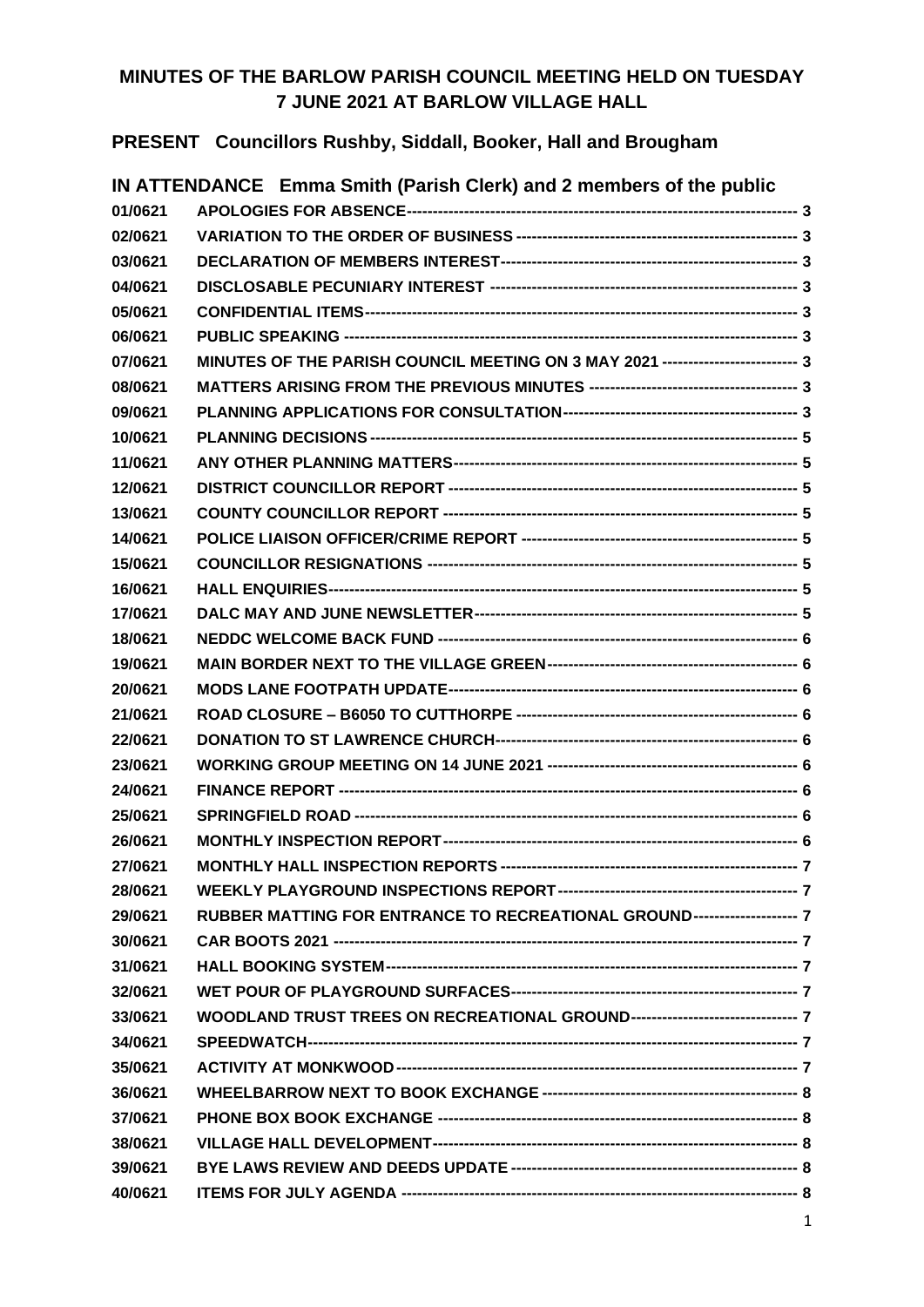| 41/0621           |  |
|-------------------|--|
| <b>Appendix 1</b> |  |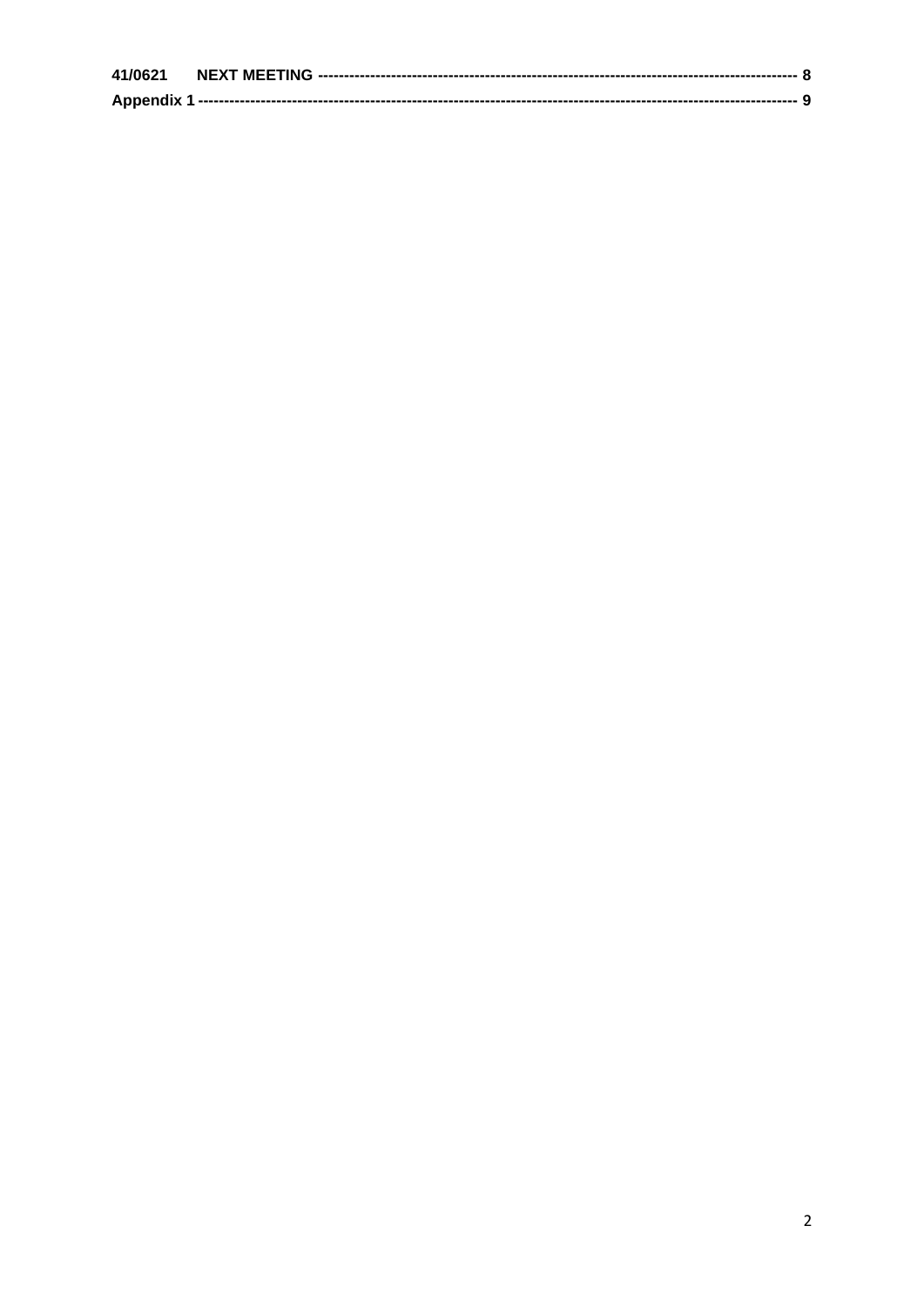## <span id="page-2-0"></span>**01/0621 APOLOGIES FOR ABSENCE** Cllr Huckerby – District Councillor Cllr Foster – County Councillor

Cllr Herrmann

<span id="page-2-1"></span>**02/0621 VARIATION TO THE ORDER OF BUSINESS** None

#### <span id="page-2-2"></span>**03/0621 DECLARATION OF MEMBERS INTEREST**

Cllr Brougham – Planning Application 21/00546/FL Cllr Rushby – Item 12h – Church Warden Cllr Siddall – Item 12h – Church Treasurer Cllr Siddall – Item 15e – Carnival Committee member Cllr Siddall – Item 16 – Carnival Committee member All Councillors remained in the meeting but did not take part in the discussion or vote.

<span id="page-2-3"></span>**04/0621 DISCLOSABLE PECUNIARY INTEREST**

None

### <span id="page-2-4"></span>**05/0621 CONFIDENTIAL ITEMS**

Agenda Item 21 – Village Hall Development Agenda Item 22 – Bye Laws review and deeds update

## <span id="page-2-5"></span>**06/0621 PUBLIC SPEAKING**

A member of the public came to talk to the Council regarding a planning application at Gateland Lane, Barlow (21/00399/FL)

<span id="page-2-6"></span>**07/0621 MINUTES OF THE PARISH COUNCIL MEETING ON 3 MAY 2021 RESOLVED** Council approved the minutes of the Parish Council meeting held on 3 May 2021.

### <span id="page-2-7"></span>**08/0621 MATTERS ARISING FROM THE PREVIOUS MINUTES**

Mill Lane, Mill Street and Double Yellow lines to be added to the agenda in a few months time.

**RESOLVED** Clerk to write to DCC regarding the white T section that has been painted next to the white box parking section outside of the village well. The double yellow lines need to be extended further down the road past Oaklands and opposite the Church Lych gates due to parking on the footpath which means walkers/residents have to walk into the road to get past.

## <span id="page-2-8"></span>**09/0621 PLANNING APPLICATIONS FOR CONSULTATION**

• NED/21/00309/FLH – Application for balcony and driveway at 47 Valley Road, Barlow **RESOLVED** the driveway is sited on a dangerous corner of the highway. The balcony will be overlooking a neighbouring property.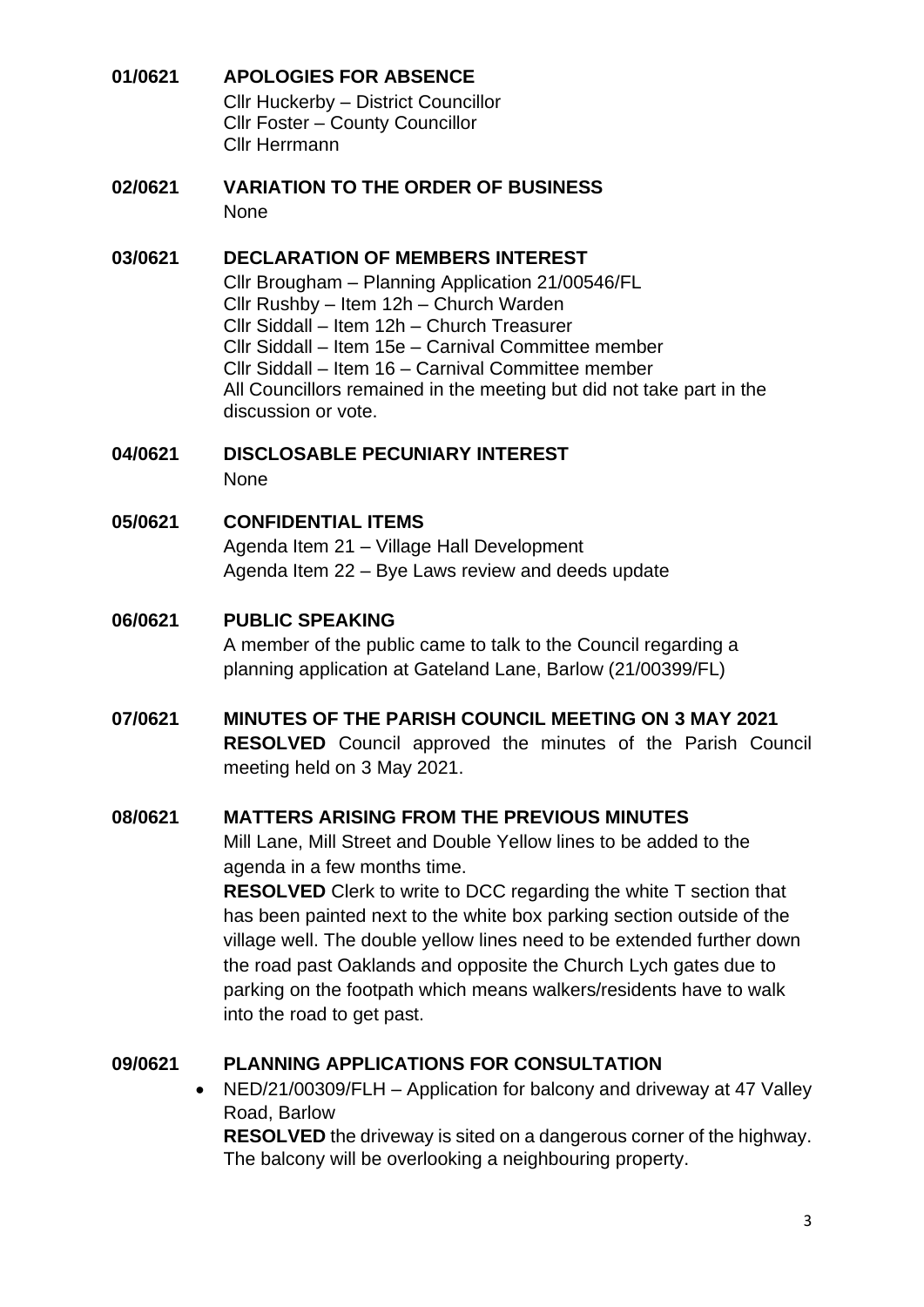- NED/21/00409/FL Application for the demolition of an agricultural building and the erection of a replacement agricultural building at Granby House Farm, Newgate, Barlow **RESOLVED** No comments
- NED/21/00399/FL Application for a farmers/forester's house; the erection of three agriculture and forestry storage & work buildings including a timber drying-kiln and other machinery; the construction of an access track; the installation of a drilled ground source heat pump; and the erection of a charcoal furnace in the woodland at Field at Grid Reference 434296 376242 Gateland Lane, Barlow

**RESOLVED** This is a significant development in a green belt area which causes concern to the Council.

- NED/21/00546/FL Demolition of garage and storage building and construction of 2 storey building with double garage and first floor used as a holiday let at Coronation Cottage, Mill Lane, Barlow **RESOLVED** No comments
- NED/21/00441/FLH Application for replacement of lean to green house with single storey side extension and a detached double garage at 42 Mods Lane, Barlow **RESOLVED** No comments

Cllr Hall entered the meeting at this point.

• NED/21/00448/FL – Change of use of out buildings to dwelling, single storey and two storey front extensions, single storey side extension, alterations to roof including front dormer and skylights on front and rear and on converted outbuildings. Increase in roof height of existing outbuildings and extension to form single storey workshop. Demolition of open-sided hay barn and installation of ground source heat pump and sewage treatment plant (private drainage system) (affecting the setting of a Listed Building) at Barlow Lees Farm, Barlow Lees, Barlow **RESOLVED** this application is overdevelopment in a green belt area

which causes concern for the Council.

- NED/21/00449/FL Erection of stable block with associated hardstanding, use of land for equestrian purposes and improvements to existing access at Barlow Lees Farm, Barlow Lees, Barlow **RESOLVED** this application is overdevelopment in a green belt area which causes concern for the Council.
- NED/21/00564/FLHPD Application under the neighbour notification scheme for a single storey rear extension at Barlow Croft, Barlow **RESOLVED** No comments
- NED/21/00601/AMEND Non material amendment to planning application 20/01271/FL to omit front bedroom window, insert window and door on left hand gable, move bins to front and omit fencing surround and extend roof over front door to provide canopy at Acorn House, Far Lane, Barlow

**RESOLVED** No Comments

• NED/21/00646/CATPO – Notification of intention to fell 1 Silver Birch Tree within the Barlow Conservation Area at Ivy Cottage, Hackney Lane, Barlow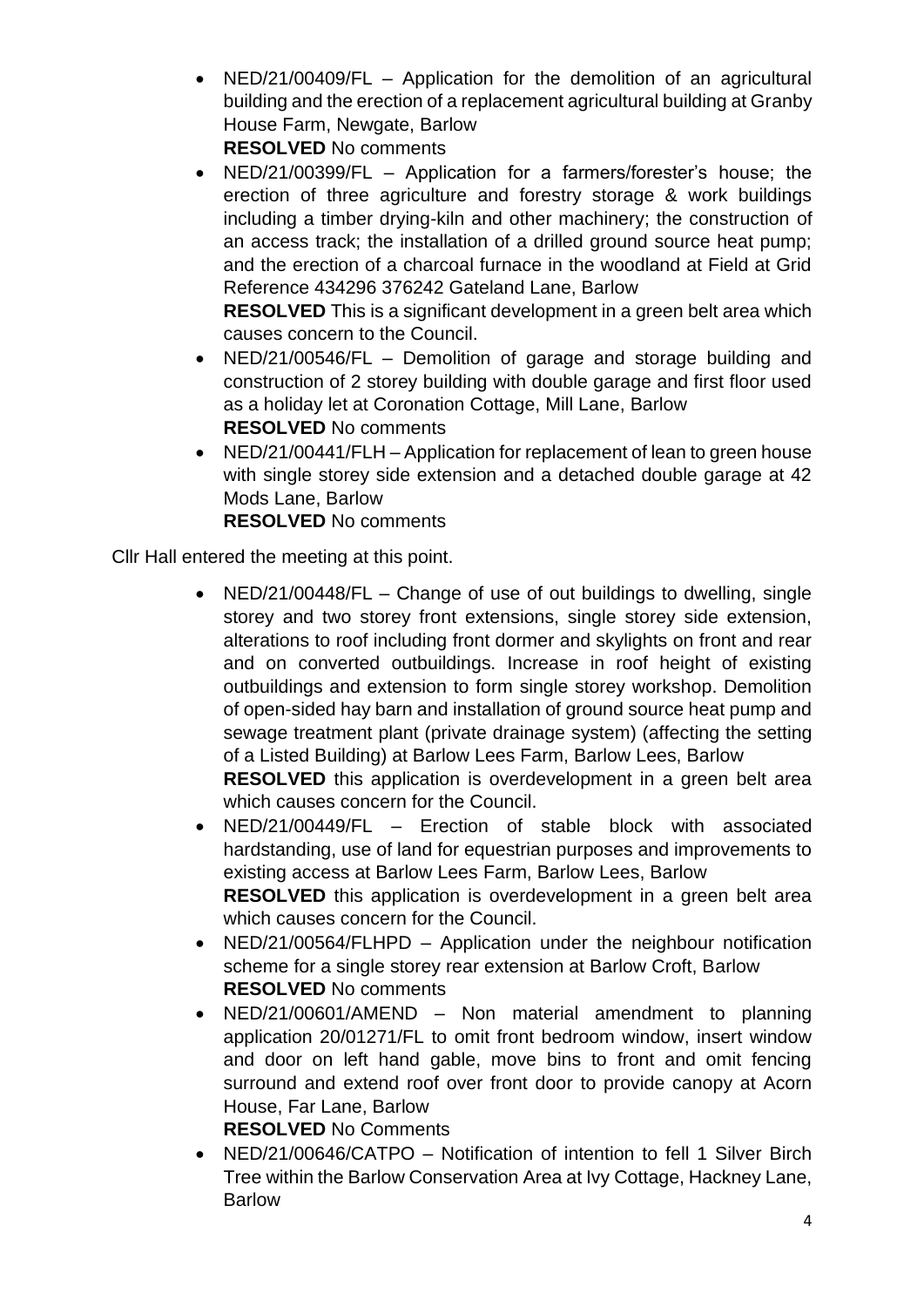**RESOLVED** No Comments

## <span id="page-4-0"></span>**10/0621 PLANNING DECISIONS**

- NED/21/00095/FLH Proposed porch and detached building incorporating garage, playroom and office (Amended plans) at Willow Cottage, Mill Lane, Barlow – *Approved 27 April 2021*
- NED/21/00482/AMEND Application for a non-material minor amendment to planning approval 19/00491/FLH to change the pitch of the roof of the front porch and replacement of some of the glazing in the dormer with a solid rendered finish at Hillcrest, Newgate, Barlow – *Approved 30 April 2021* **RESOLVED** Noted
- <span id="page-4-1"></span>**11/0621 ANY OTHER PLANNING MATTERS** None
- <span id="page-4-2"></span>**12/0621 DISTRICT COUNCILLOR REPORT** Cllr Huckerby was not in attendance and no report received.

## <span id="page-4-3"></span>**13/0621 COUNTY COUNCILLOR REPORT**

Cllr Foster was not in attendance and no report received.

## <span id="page-4-4"></span>**14/0621 POLICE LIAISON OFFICER/CRIME REPORT**

Police liaison officer did not attend the meeting. Crime report for April 2021 1 x Theft, 1 x Public Order. Crime report for May 2021 1 x Violent crime against a person **RESOLVED** Noted

## <span id="page-4-5"></span>**15/0621 COUNCILLOR RESIGNATIONS**

The Chair had received two resignations from Cllr Crowley and Turner. **RESOLVED** Clerk to contact NEDDC to ascertain if an election has been called for either vacancy.

## <span id="page-4-6"></span>**16/0621 HALL ENQUIRIES**

Clerk reported that three enquires had been received regarding Zumba classes, dog portrait photography sessions and a Monday night bootcamp on the recreational ground.

**RESOLVED** Zumba approved at a rate of £11.00. Dog Portrait Photography sessions have been not been approved due to the Council not wanting dogs in the Hall. Bootcamp has been approved at their current Saturday rate. Cllr Siddall to contact Barlow WI regarding their belongings still being stored at the Village Hall.

## <span id="page-4-7"></span>**17/0621 DALC MAY AND JUNE NEWSLETTER**

Clerk had circulated the newsletters to Councillors.

**RESOLVED** Clerk to obtain a price for a hearing loop to be installed in the main hall.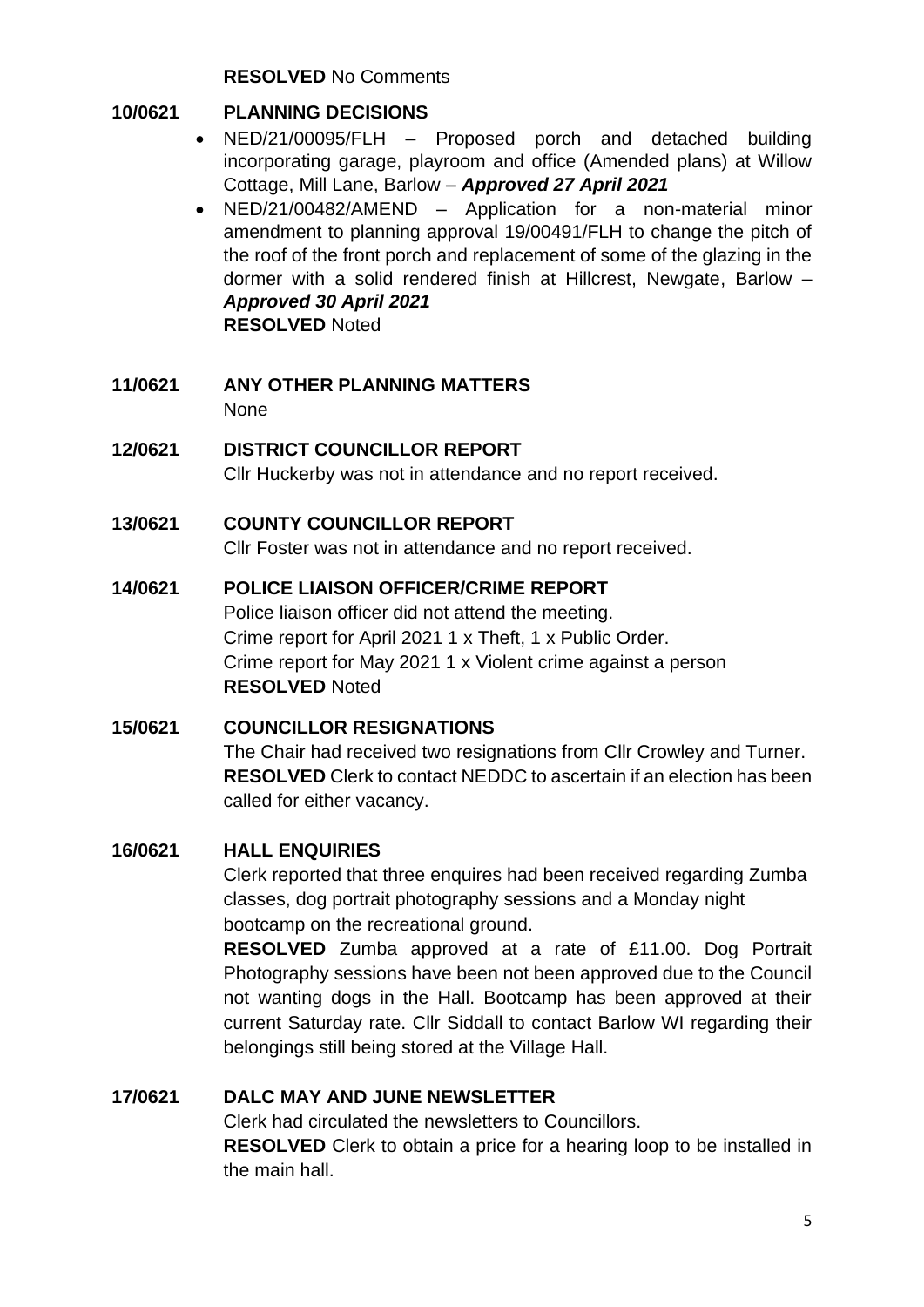### <span id="page-5-0"></span>**18/0621 NEDDC WELCOME BACK FUND RESOLVED** Noted

### <span id="page-5-1"></span>**19/0621 MAIN BORDER NEXT TO THE VILLAGE GREEN**

Clerk reported that two residents had come forward to maintain the border next to the Village Green.

**RESOLVED** Clerk to contact both residents and ask if they could work together to maintain the border. The lavender in the border must not be taken out without permission of the Council.

## <span id="page-5-2"></span>**20/0621 MODS LANE FOOTPATH UPDATE**

Clerk reported that the consultation process was underway. **RESOLVED** Noted

### <span id="page-5-3"></span>**21/0621 ROAD CLOSURE – B6050 TO CUTTHORPE** To facilitate studding and lining works – Derbyshire County Council. **RESOLVED** Noted

## <span id="page-5-4"></span>**22/0621 DONATION TO ST LAWRENCE CHURCH RESOLVED** £500 will be donated to the Church. £150 towards the Parish magazine and £350 towards the Churchyard maintenance.

## <span id="page-5-5"></span>**23/0621 WORKING GROUP MEETING ON 14 JUNE 2021 RESOLVED** changed the date to Friday 18 June at the Village Hall at 6.30pm.

## <span id="page-5-6"></span>**24/0621 FINANCE REPORT RESOLVED** Approved the income and expenditure reports for June

## 2021 along with the May 2021 bank reconciliation. (Appendix 1).

### <span id="page-5-7"></span>**25/0621 SPRINGFIELD ROAD**

Clerk reported that NEDDC had been in contact and would be happy to attend a site meeting with the Council along with Rykneld Homes. NEDDC have contacted Rykneld Homes to ascertain available dates. NEDDC also stated they would request a street cleanse to sweep away the dried mud on the roadway. **RESOLVED** Noted

### <span id="page-5-8"></span>**26/0621 MONTHLY INSPECTION REPORT**

Cllr Booker and Siddall carried out the monthly inspection.

**RESOLVED** Clerk to dispose of the light fittings that are currently stored in the table store area. Cllr Rushby and Siddall will remove the Barlow History Collection from the Table store and relocate this in the loft until an alternative space is made available. Gents toilet seat has been removed and needs putting back or replacing. Clerk to purchase a larger key safe box for the Committee Room. Clerk to contact preschool and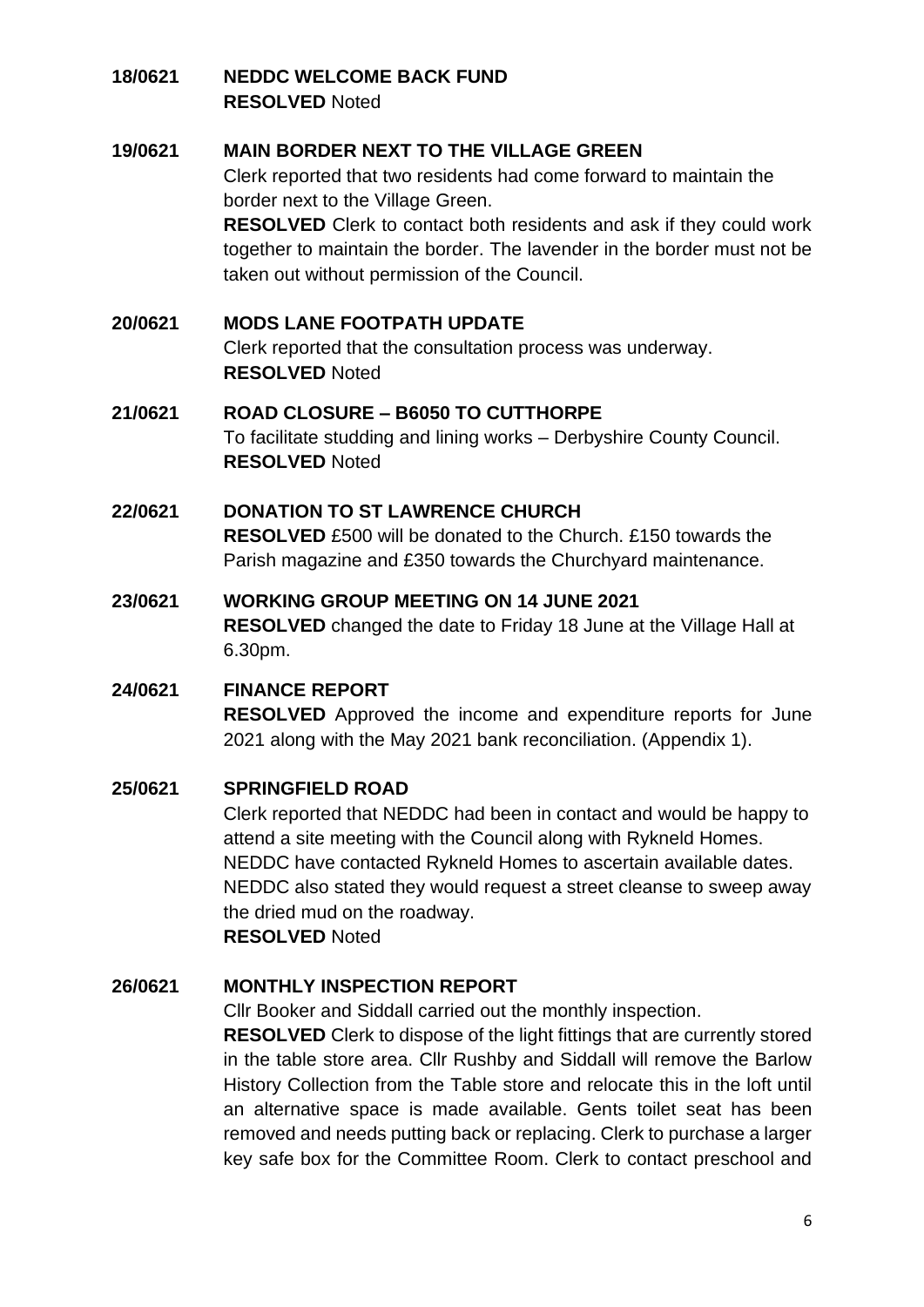ask them to stop using the red noticeboards in the kitchen and use the movable one instead.

# <span id="page-6-0"></span>**27/0621 MONTHLY HALL INSPECTION REPORTS**

**RESOLVED** Cllr Brougham and Rushby to conduct the monthly hall inspection for June 2021.

### <span id="page-6-1"></span>**28/0621 WEEKLY PLAYGROUND INSPECTIONS REPORT**

**RESOLVED** Week commencing 14 June – Cllr Hall Week commencing 21 June – Cllr Booker Week commencing 28 June – Cllr Herrmann Week commencing 5 July – Cllr Siddall

### <span id="page-6-2"></span>**29/0621 RUBBER MATTING FOR ENTRANCE TO RECREATIONAL GROUND**

Carnival Committee has not come back with a cost from the auction site as yet. The size required for the matting is 8m x 10m. **RESOLVED** Noted

## <span id="page-6-3"></span>**30/0621 CAR BOOTS 2021 RESOLVED** Cllr Siddall to contact the Carnival Committee regarding the August car boot.

### <span id="page-6-4"></span>**31/0621 HALL BOOKING SYSTEM**

**RESOLVED** approved the Hallmaster system at a cost of £187.00 and a couple of hours of Wish Computers time installing this onto the website.

### <span id="page-6-5"></span>**32/0621 WET POUR OF PLAYGROUND SURFACES**

**RESOLVED** Cllr Rushby and Booker to lay the wet pour and oil the benches. Clerk to purchase a tin of Sikkens paint in a dark brown colour.

## <span id="page-6-6"></span>**33/0621 WOODLAND TRUST TREES ON RECREATIONAL GROUND**

**RESOLVED** Clerk to contact a local resident to take a look at the trees which have been planted and the area they are to be relocated to.

### <span id="page-6-7"></span>**34/0621 SPEEDWATCH**

Cllr Rushby stated that speed watch sessions are still running and achieving great results. **RESOLVED** Noted

### <span id="page-6-8"></span>**35/0621 ACTIVITY AT MONKWOOD**

Large pipes have been installed in this area to cater for the run-off of water. **RESOLVED** Noted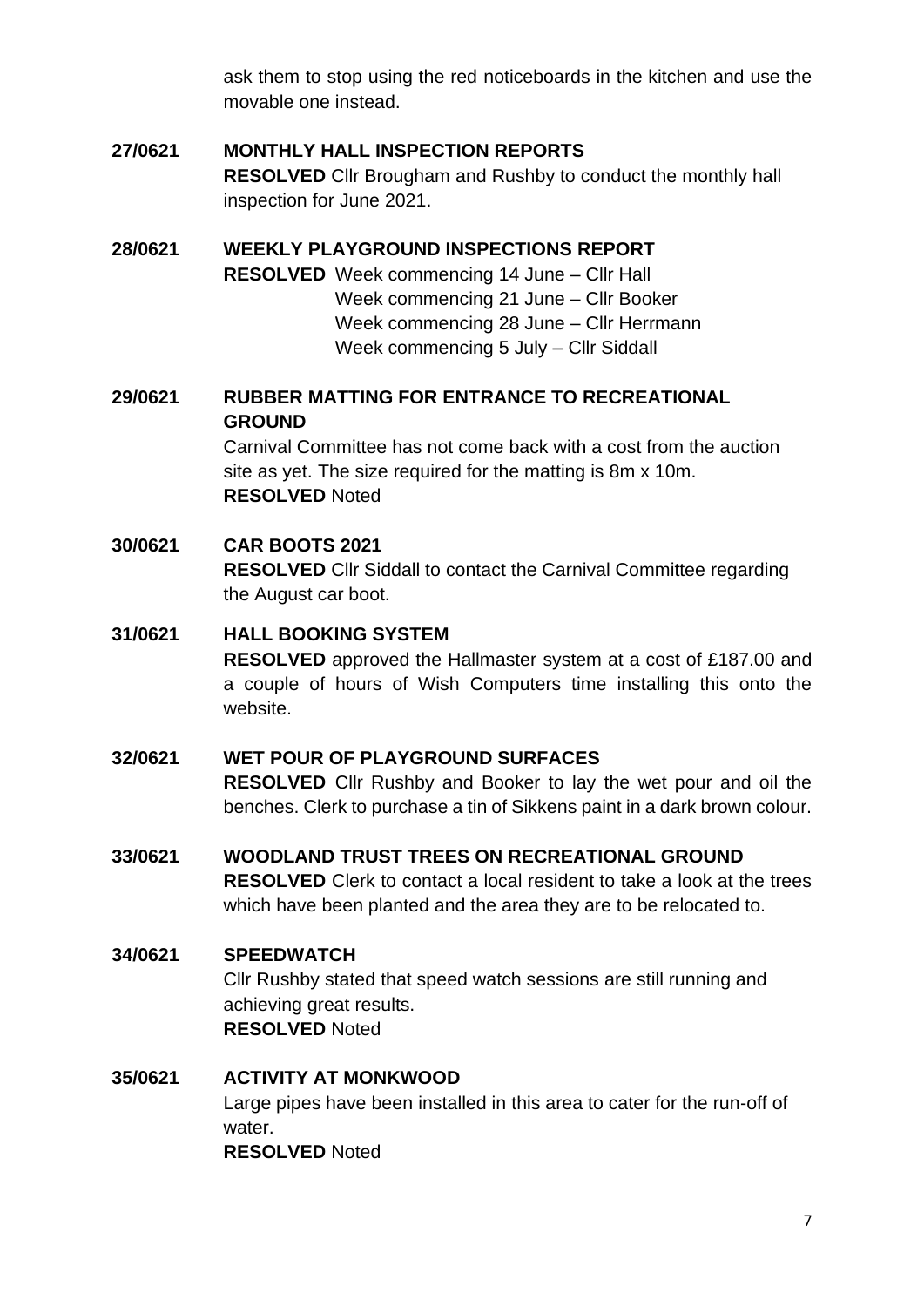## <span id="page-7-0"></span>**36/0621 WHEELBARROW NEXT TO BOOK EXCHANGE RESOLVED** Clerk to apply for an OITH licence for the wheelbarrow.

### <span id="page-7-1"></span>**37/0621 PHONE BOX BOOK EXCHANGE**

Volunteers are required to maintain the book exchange. **RESOLVED** to be included in the next Parish magazine.

That in view of the confidential nature of the business about to be transacted, a resolution to exclude the Press and Public from the meeting in accordance with the Public Bodies (Admission to Meetings) Act 1960, s1, in order to discuss these items has been resolved.

- <span id="page-7-2"></span>**38/0621 VILLAGE HALL DEVELOPMENT RESOLVED** Deferred to the next Council meeting.
- <span id="page-7-3"></span>**39/0621 BYE LAWS REVIEW AND DEEDS UPDATE** Clerk had no further updates on the matter. **RESOLVED** Noted
- <span id="page-7-4"></span>**40/0621 ITEMS FOR JULY AGENDA RESOLVED** Barlow Women's Institute, results from the village survey and Methodist Church.
- <span id="page-7-5"></span>**41/0621 NEXT MEETING RESOLVED** meeting on 6 July 2021 at 7.30pm at the Village Hall.

The meeting closed at 9.43pm

Signed ………………………………………………..

Chairperson Date 6 July 2021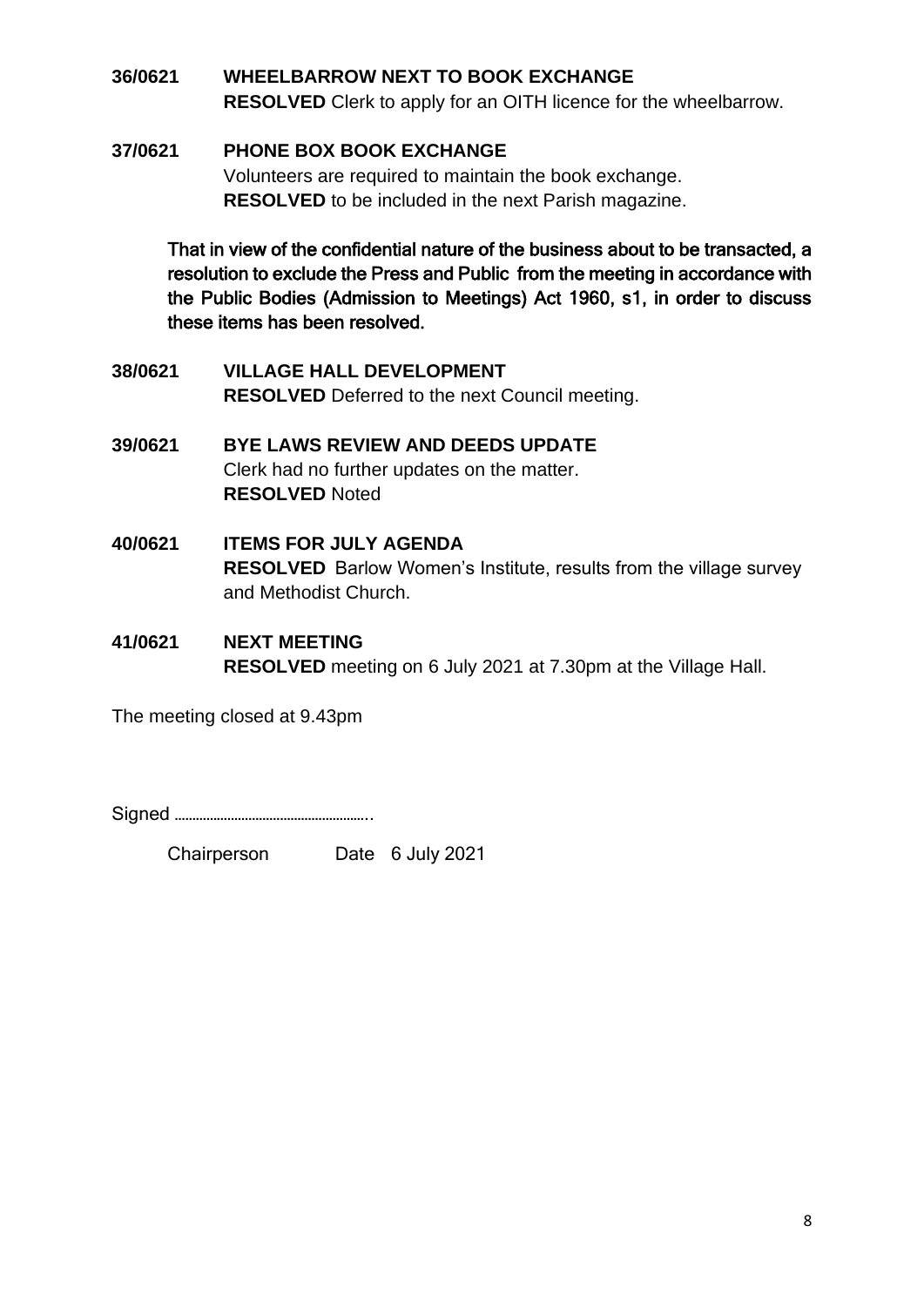## **Appendix 1**

<span id="page-8-0"></span>

| <b>June 2021</b> | <b>Cheque Requests</b>   |                                            |   |               |   |                |              |           |
|------------------|--------------------------|--------------------------------------------|---|---------------|---|----------------|--------------|-----------|
|                  | <b>Payee</b>             | <b>Details</b>                             |   | <b>Amount</b> |   | <b>Vat Rec</b> | <b>Total</b> |           |
| D/D              | <b>Plusnet</b>           | <b>Broadband Bill</b>                      | £ | 17.00         | £ | 3.40           | £            | 20.40     |
| D/D              | <b>British Gas</b>       | Gas Bill (08/04/21 to 07/05/21)            | £ | 111.60        | £ | 5.58           | £            | 117.18    |
| <b>BACS</b>      | <b>Business Stream</b>   | Sewerage Charges                           | £ | 32.82         | £ |                | £            | 32.82     |
| <b>BACS</b>      | Waterplus                | Water Bill 04/10/2020 to 13/12/2020        | £ | 32.64         | £ |                | £            | 32.64     |
| <b>BACS</b>      | Waterplus                | Water Bill 13/12/2020 to 11/02/2021        | £ | 18.53         | £ |                | £            | 18.53     |
| <b>BACS</b>      | Waterplus                | Water Bill 13/02/2021 to 01/04/2021        | £ | 40.11         | £ |                | £            | 40.11     |
| <b>BACS</b>      | <b>DCS Cleaning</b>      | <b>Cleaning the Village Hall</b>           | £ | 345.96        | £ | 69.19          | £            | 415.15    |
| D/D              | <b>British Gas</b>       | Electric Bill (15/04 to 14/05/21)          | £ | 89.21         | £ | 4.46           | £            | 93.67     |
| <b>BACS</b>      | <b>William Brindley</b>  | Grass Cutting Services - 10/05 to 28/05/21 | £ | 390.00        | £ |                | £            | 390.00    |
| <b>BACS</b>      | <b>Allbright Windows</b> | Window Cleaning 24/05/21                   | £ | 10.00         | £ |                | £            | 10.00     |
| <b>BACS</b>      | <b>HMRC</b>              | Payroll - May 2021                         | £ | 135.00        | £ |                | £            | 135.00    |
| <b>BACS</b>      | <b>Miscellanous</b>      | Payroll - May 2021                         | £ | 596.50        | £ |                | £            | 596.50    |
| <b>BACS</b>      | <b>Screwfix</b>          | Lock for School Cupboard Door              | £ | 7.99          | £ | 1.60           | £            | 9.59      |
|                  |                          |                                            |   | £1,827.36     |   | £84.23         |              | £1,911.59 |